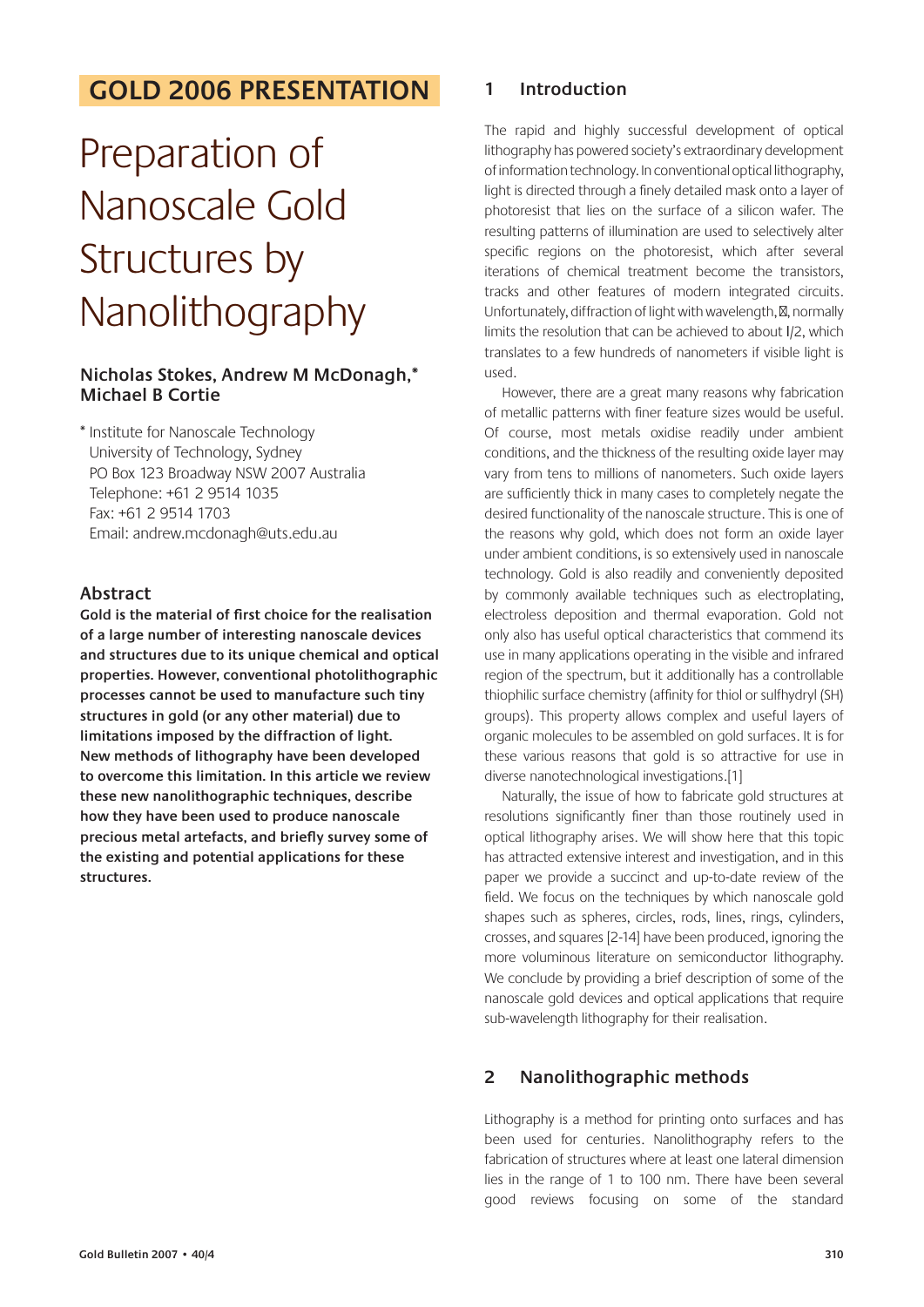nanolithographic techniques [15-18] and the reader is referred there for generic background information. We present here information to enable the reader to appreciate the applicability of each technique to fabricating precious metal nanostructures.

#### **2.1 Electron beam lithography**

Electron beam lithography (EBL) uses an electron beam focused onto a substrate coated with a beam-sensitive material and the beam is directed to produce a specific pattern. Because the diffraction limit of electrons is much smaller than that of visible, UV or even X-ray photons, the spatial resolution of EBL is greater than techniques using these beam sources. EBL can be used to create nanostructures directly or to construct masks for use with other lithographic techniques.

Gotschy et al. used EBL to create metal dot arrays on transparent glass substrates.[19] We draw attention to the fact that insulating substrates complicate the EBL process due to charging effects. This occurs when electrons cannot dissipate from the surface quickly enough, and regions of the sample where the beam strikes become negatively charged and cause incoming beam electrons to be repelled. Often this results in images drifting and a skewing of patterns. To prevent charging, the nonconductive substrate requires a conductive layer to disperse excess electrons. Antimonydoped tin oxide,[11] indium-doped tin oxide (ITO) [14, 19-22] and fluorine tin oxide (FTO) all form reasonably transparent conducting layers that will allow EBL to be performed on glass substrates. Gotschy et al. used a thin layer of ITO applied by sputtering. A 60 nm polymethylmethacrylate (PMMA) e-beam resist was spin-coated onto ITO-coated glass and an electron beam used to expose a dot array pattern. The exposed resist was removed with solvent and a 10 - 50 nm silver metal layer was then deposited by thermal evaporation. The remaining



#### **Figure 1**

Array of gold nanorods with aspect ratio of 9. Each rod has dimensions of 40 nm (w) x 360 nm (l) x 60 nm (h) and spaced 200 nm apart. Reprinted with permission from Ref. 2, Ueno et al., Opt.Lett., **30**, 2158 (2005). © 2005 Optical Society of America

PMMA layer, together with the excess silver deposited on it, was removed by acetone leaving the silver dot array on the ITO glass.[19]

Lamprecht et al. utilized the same procedure except that circular gold nanostructures in two-dimensional arrays were fabricated.[20] EBL allowed the particle shape and interparticle distance in the arrays to be varied independently. The optical effects of plasmon excitation were investigated (see Section 3.2.).

Ueno et al. also used a similar process to create arrays of gold rods.[2] A 2 nm Cr / 60 nm Au bilayer was deposited onto a mask prepared by EBL; the chromium reportedly improves binding of the gold to the substrate. Arrays of gold rods with aspect ratios (aspect ratio is the ratio of length to width) varying between 1 and 9 were prepared. Figure 1 shows an array of rods with aspect ratio of 9.

Metamaterials are materials that gain their electromagnetic properties from structure rather than the material it is composed from. Metamaterials composed of split ring resonators (SRRs) have been fabricated using EBL by several groups.[21-23] The split rings consist of gold 20 - 30 nm thick and with variable lateral dimensions. The resonators were fabricated in a 100  $\mu$ m<sup>2</sup> periodic array using PMMA resist on an ITO glass substrate. The pattern and dimensions are shown in Figure 2. Optical properties of SRRs have been investigated, and allow the possibilities of negative permittivity and negative permeability at specific wavelengths depending on the resonant frequency of the circuits' structures. Both negative permittivity and permeability give rise to negative refractive index materials. This implies that electrons within the sample move in the opposite direction of the applied electric and magnetic fields.[24, 25] Other metamaterials have been fabricated from different shaped structures. Grigorenko et al. used EBL to fabricate gold pillars (flat topped cones) 80-90 nm high and  $\sim$  100 nm diameter on a glass



#### **Figure 2**

SEM image of a 100  $\mu$ m<sup>2</sup> array of SPRs. The insert shows the dimensions of an individual split ring. Reprinted with permission from Ref. 22, Enkrich et al., Phys. Rev. Lett., **95**, 203901 (2005). © 2005 The American Physical Society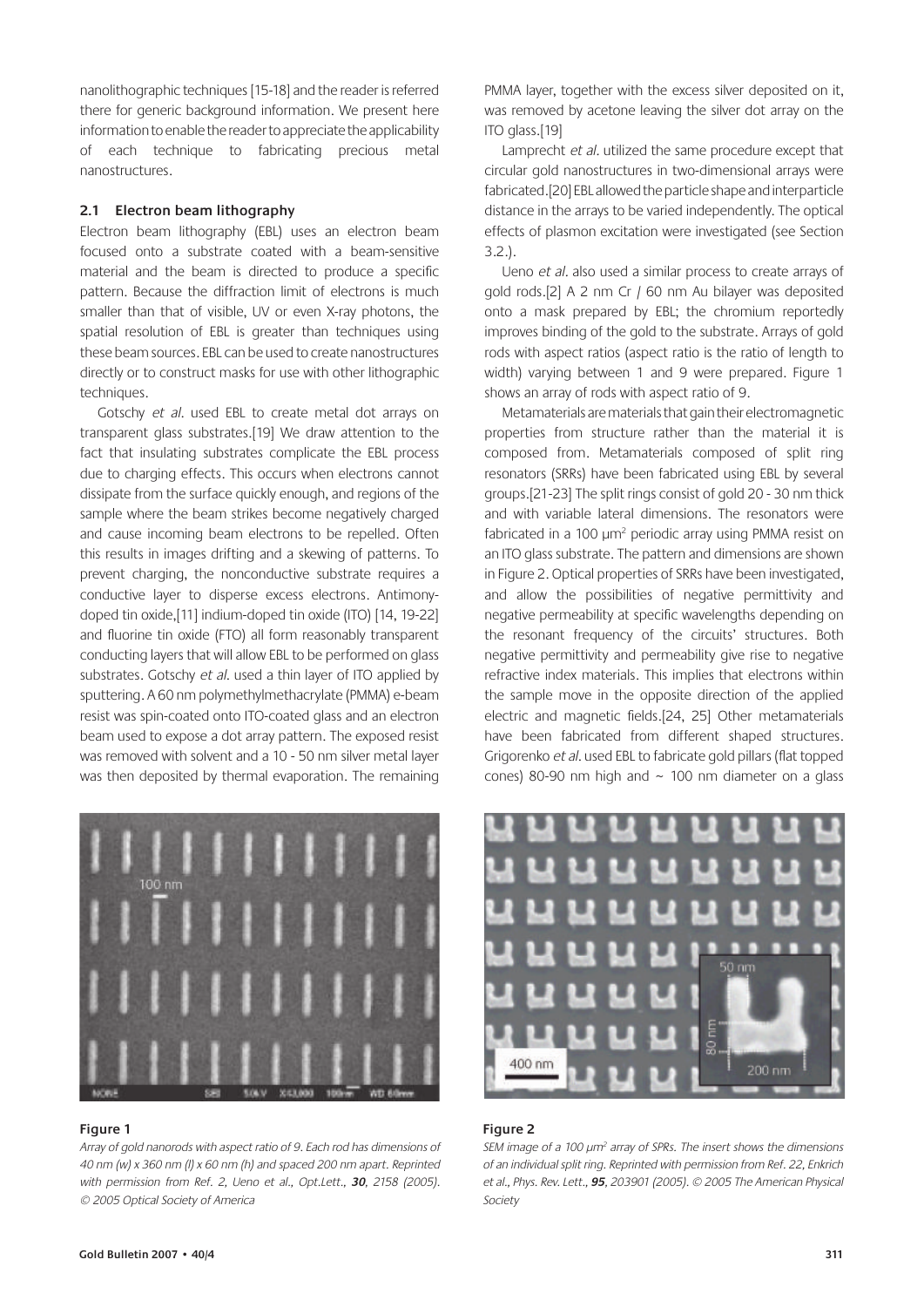

Gold grid to filter infrared radiation. Reprinted from Ref. 8, Jefimovs et al., J. Mod. Opt., **51**, 1651 (2004) by permission of Taylor & Francis Group. © 2004 Taylor & Francis Ltd (http://www.tandf.co.uk/journals)



#### **Figure 4**

SEM image of the annular aperture array pattern after lift-off. Ring diameter 225/360nm (ID/OD). Reprinted with permission from Ref. 11, Perentes et al., Nanotechnology, **16**, S273 (2005). © 2005 IOP Publishing Ltd



#### **Figure 5**

AFM image of a four-layered test structure. Reprinted with permission from Ref. 28, Griffith et al., J. Vac. Sci. Technol. B, **20**, 2768 (2002). © 2002 American Vacuum Society

substrate and grouped in tightly spaced pairs.[26] Garwe et al. have also used EBL and ion beam lithography to create a potential metamaterial.[27] Gold wires 200 x 500 nm with thickness 75 nm were fabricated on glass as a single layer, a double layer with 180 nm PMMA spacer and a double layer with 600 nm layer spacer.

Jefimovs et al. created nanostructures to filter infrared radiation.[8] On a conducting gold substrate, a thick (300 - 800 nm) layer of polyimide was applied by spin coating, followed by vapour deposition of a  $\sim$  50 nm layer of SiO<sub>2</sub>, spin coating of a  $\sim$ 100 nm layer of PMMA resist and, finally, sputtering of a ~20 nm conductive Al film to prevent charging during EBL.[8] A grid pattern was exposed using EBL through the Al layer into the PMMA resist. The thin PMMA layer has a very small interaction volume with the e-beam and enables small, well-defined structures to be formed. The PMMA was then developed with solvent to form a mask for a subsequent reactive-ion etching (RIE) step. The grid pattern was etched into the sublayers using RIE and gold was deposited by electroplating into the voids. Figure 3 shows the gold grid structure prepared.

Arrays of annular apertures in gold layers have been fabricated on antimony-doped tin oxide coated glass substrates (Figure 4).[11] In this procedure, a negative tone resist is used whereby sections not exposed to the e-beam are initially removed. A gold film was then deposited over the entire surface and when the remaining resist was removed, voids in the gold film, in the form of 100 nm rings, were revealed.

Griffith et al. developed an additive-layer technique for multiple-material functionality.[28] The procedure involves spin-coating a resist consisting of thiol-capped Au or Ag nanoparticles onto a silicon wafer, glass slide or polyimide film substrate. Exposure of the resist to an e-beam removes the stabilising thiol molecules, which results in aggregation of the metal nanoparticles. The unexposed resist was removed using solvent and the remaining sample was annealed to strongly bind the metal nanoparticles to the substrate. Successive layers can be spin-coated directly over previous structures.[28] Figure 5 shows a four layered structure with conformal layering, but includes some misalignment.

Fukushima et al. fabricated periodic gold nanostructures consisting of arrays of lines and dots using a somewhat different approach.[12] A sol-gel process was used to prepare  $\overline{SiO}_2$ /TiO<sub>2</sub> containing chloroauric acid (HAuCl<sub>4</sub>) and laser dyes, and the mixture was spin-coated onto a glass substrate. Gold nanoparticles were generated by reduction of the Au(III) ions using electron beam irradiation directed to form the desired shapes.

#### **2.2 Nanolithography using beams of ions or atoms**

A rather different type of nanolithography is possible if the beam is comprised of ions or atoms instead of electrons. There are three main ion-beam lithography (IBL) techniques, focused ion beam (FIB), proton beam writing ( $p$ -beam writing) and ion projection lithography (IPL).[29]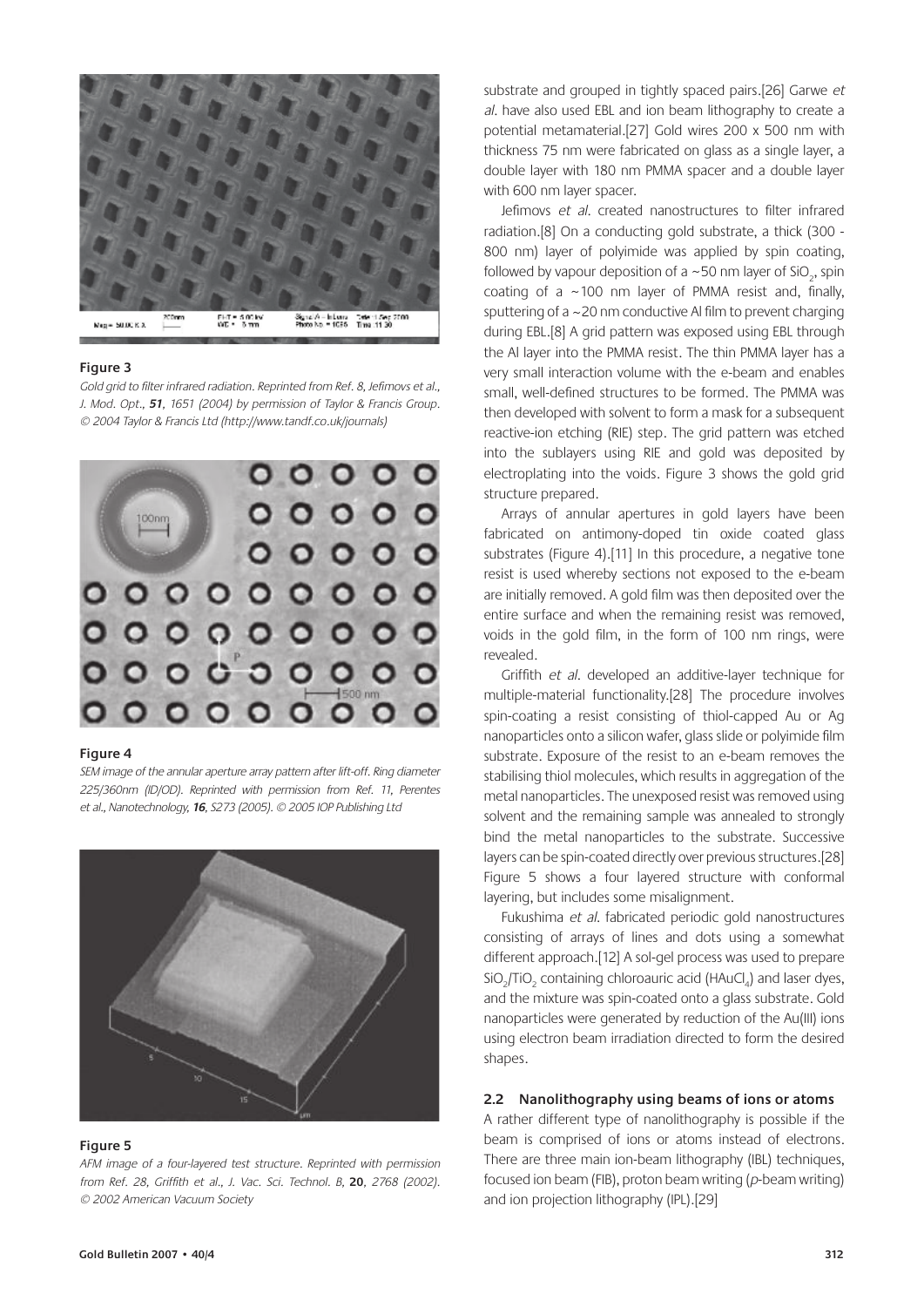

Principles of Focused Ion Beam, (a) imaging, (b) milling and (c) deposition. Reprinted with permission from Ref. 30, Reyntjens et al., J. Micromech. Microeng., **11**, 287 (2001). © 2001 IOP Publishing Ltd

Focused ion beam (FIB) involves a focused heavy-ion beam rastered over a surface creating a pattern through modification of the surface structure (either physically or chemically), deposition of atoms, or removal of atoms from the surface through sputtering.[29, 30] Ga or Ar ions are generally used. The processes involved in FIB are shown in Figure 6. The small penetration depth of heavy ions into the substrate allows complex 3-dimensional structures to be fabricated with high resolution.[29, 31-33] Patterns can be written into virtually any material, however the process is relatively slow.[29, 30, 34, 35] Etching rates may be increased by using reactive gasses,[29-35] or writing into materials like PMMA.[29, 36]

Hanarp et al. used focused ion-beam lithography to create arrays of gold disks.[13] A 20 nm thick gold film was deposited on a glass substrate and polystyrene nanoparticles were selfassembled onto the gold layer from a colloidal solution. The polystyrene particles act as a mask and an argon ion beam was used to etch the gold not covered by particles. The particles were then removed to leave gold disks. The size of the gold disks is controlled by the size of the masking polystyrene particles. Interestingly, the size of the polystyrene particles is temperature dependent, so changing the temperature alters the size of gold disks. This nanolithographic method is capable of producing optical coatings over large areas with controllable size, shape and interparticle spacing.[13]

Proton beam writing and ion projection lithography are related IBL techniques although no reports of precious metal structures have been forthcoming to date. Proton beam (pbeam) writing uses fast (MeV) protons to write deep, precise 3-dimensional patterns into resist layers.[29] The protons penetrate deep into the resist material with minimal surface disruption and little to no beam deviation aside from some end of range broadening. This aspect of  $p$ -beam writing is a significant advantage over EBL techniques in which the lighter electrons scatter far more readily, increasing the difficulty in maintaining very small line widths. Also, secondary electrons produced by the primary proton beam have low energy and therefore limited range, resulting in minimal proximity effects.[29, 37] p-Beam writing is effective in fabricating high aspect ratio and multi-layer structures within PMMA resist of gratings, columns and other 3D structures.[37]

Ion projection lithography (IPL) uses medium energy ions ( ~100 keV) projected through a patterned mask for fabrication. A beam of ions uniformly illuminates a large area patterned mask and the transmitted beam is projected onto the surface using electrostatic lenses. IPL has been used to pattern at 50 - 75 nm resolution using a single exposure.[29] With IPL there are no diffraction effects, and the depth of ion penetration is adjustable. The ability to pattern a large area in a single exposure without wet-chemical processing is also quite attractive.[29]

Atom lithography uses atomic beams to create structures on surfaces. There are two variants of the atom lithography process. One method uses a beam of reactive atoms to chemically modify a suitable resist, similar to the etching processes used in EBL and FIB. In the second method, the nanostructure is formed from atoms deposited directly by the beam in selected patterns. Mützel et al. utilized atom lithography with an optical light mask.[7] Optical dipole forces concentrated atoms near the nodes of a standing light-wave field. A holographic mirror was used to control a cesium atom beam to deposit a pattern onto a substrate consisting of silicon wafer covered with a 30 nm gold film and self-assembled monolayer of 1-nonanethiol. The 1-nonanethiol layer protects the gold during a wet chemical etching process. The deposited cesium structure attaches to the 1-nonanethiol layer, removing the protective action of the 1-nonanethiol to the etching process. Therefore the pattern defined by the cesium atoms is transferred into the gold layer.[7, 38]

#### **2.3 Nanolithography using visible or ultra-violet light**

Optical lithography is capable of producing sub-100 nm patterns with the use of very short wavelengths. Fabrication of sub-50 nm patterns requires the use of a liquid immersion technique and photomask enhancement technologies such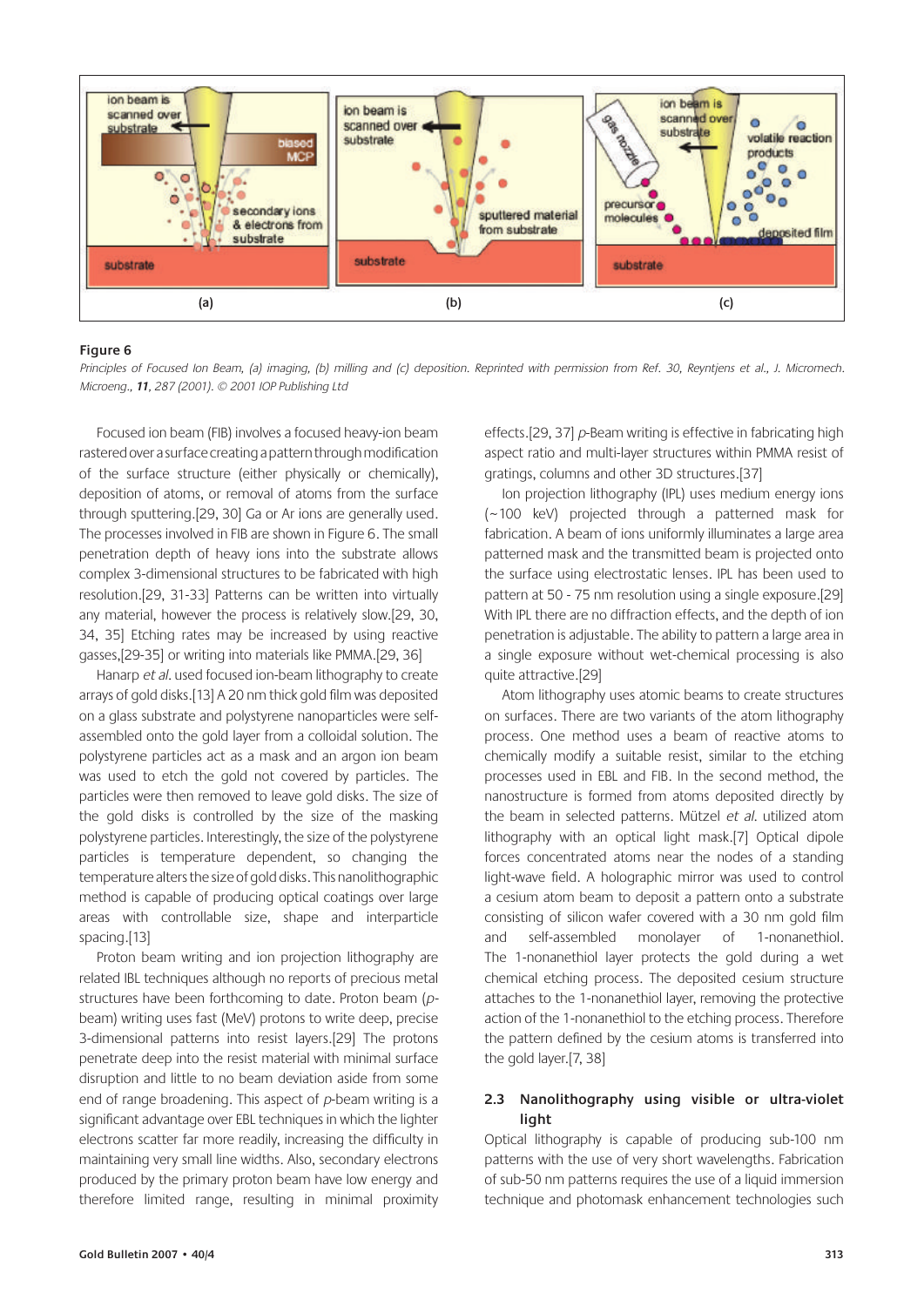

Micrograph of a gold resonant mesh on a 3 micron polyimide foil. Reprinted from Ref. 10, Johannsmann et al., Infrared Phys., **26**, 215 (1986) with permission from Elsevier

as phase-shift masks and optical proximity correction. There have been several published reviews describing this area. [39-43]

Guo et al. used interference lithography to create gold gratings that can be used for optical applications.[44] A laser exposed a pattern in a sample consisting of 100 nm thick photoresist deposited onto a 40 nm thick gold film. The exposed resist was removed and the sample was etched using an ion beam to form the pattern in the gold layer. The remaining resist was removed to give the gold structures. Gold nanowire structures with line widths ranging between 115 nm to 200 nm were prepared. The process provides an inexpensive, fast, and versatile means for the fabrication of large area metallic nanostructures.[44]

Nakata et al. used lithographical laser ablation to fabricate gratings of lines and circular holes.[45] Light from a femtosecond pulsed laser was passed through a mask and the pattern was imaged onto a gold film on a silica-glass substrate by a coherent optical system. Periodic structures such as nano-sized hole matrices and nano-meshes were generated in a single shot of laser ablation.[45] This process created large area patterns rapidly but the resolution was lower than that using many other lithographic techniques.

Ultraviolet lithography is similar to optical lithography but uses shorter wavelength light resulting in a lower diffraction limit. Using appropriate mirrors and photomasks, the highest resolution reached to date has been slightly better than 30 nm through the use of interference lithography in the extreme ultra-violet region.[46, 47] This linewidth was achieved through Extreme Ultra-Violet Interference Lithography (EUV-IL) whereby extreme UV light is passed through two diffraction gratings simultaneously and the corresponding beams periodic interference pattern is exposed into a EUV resist.

Johannsmann et al. used UV lithography to create infra-red filters using a cross-shaped pattern in a gold layer (see Figure 7).[10] The structure was fabricated using a mask formed by EBL and then applying UV light through the mask onto a resist layer. The imaging accuracy is limited by the wavelength of the UV radiation and by the diffusion processes during the development of the photomaterial.

Recently, Sun et al. reported a procedure [48] similar to the EBL technique reported by Griffith et al.[28] Exposure of a film of thiol-stabilised gold nanoparticles on silicon by UV radiation oxidised the thiol molecules. The gold nanoparticles aggregated and formed structures that solvent did not remove. Using UV light to oxidise the thiol molecules allowed a mask to be used, giving micrometre-scale structures. The minimum line width produced was 60 nm for Langmuir-Schaeffer films using a UV laser attached to a near-field scanning optical microscope in place of a lamp and mask setup. The lamp and mask setup produced structures that were porous, whereas the UV laser produced dense, continuous structures.

Another recently developed optical lithography technique is zone-plate-array lithography (ZPAL).[49-51] ZPAL is a maskless optical technology that employs an array of optical lenses that focus incident light onto the substrate. A UV laser is reflected off a spatial-light modulator that directs light with adjustable intensity to individual zone plates, where the incident light is focused onto a resist. The zone-plate-array is fabricated using EBL. The substrate is scanned beneath the array and various patterns can be built up in a dot-matrix fashion.[49, 51] Minimum linewidths reported to date are  $~\sim$  115 nm. [49]

Envanescent Near-Field Optical Lithography (ENFOL) overcomes the diffraction limit of λ/2 by utilising the nearfield's high-spatial frequency information and has been used to achieve λ/7 resolution.[52] ENFOL consists of a glass support with an attached tungsten mask produced by EBL which is brought into vacuum contact with a silicon substrate with a layer of bottom anti-reflection coating and a photoresist.[52-54] A UV light is shone through the mask and the pattern is transferred to the resist. This system requires contact between mask and resist which limits applications. Planar Lens Lithography (PLL) is a subset of ENFOL in which a planar silver lens is added into the system and illuminated near its UV electromagnetic-resonance which projects the near-field (super-lensing), removing the requirement for direct contact.[52-54] The highest resolution achieved has been 145 nm through the use of PLL. Improvement of the silver layer could make PLL a viable next generation lithography technique.

#### **2.4 X-ray Nanolithography**

The short wavelengths of X-rays give improved diffraction limits compared to optical lithography. Broadband X-rays, typically from a compact synchrotron radiation source, are used to illuminate masks placed in proximity to a resist-coated wafer. The mask (often prepared by EBL) consists of an X-ray absorber, typically gold, on a membrane that is transparent to X-rays, generally silicon carbide or diamond. There are several good reviews focusing specifically on X-ray lithography.[55-57]

X-rays may generate secondary electrons and while the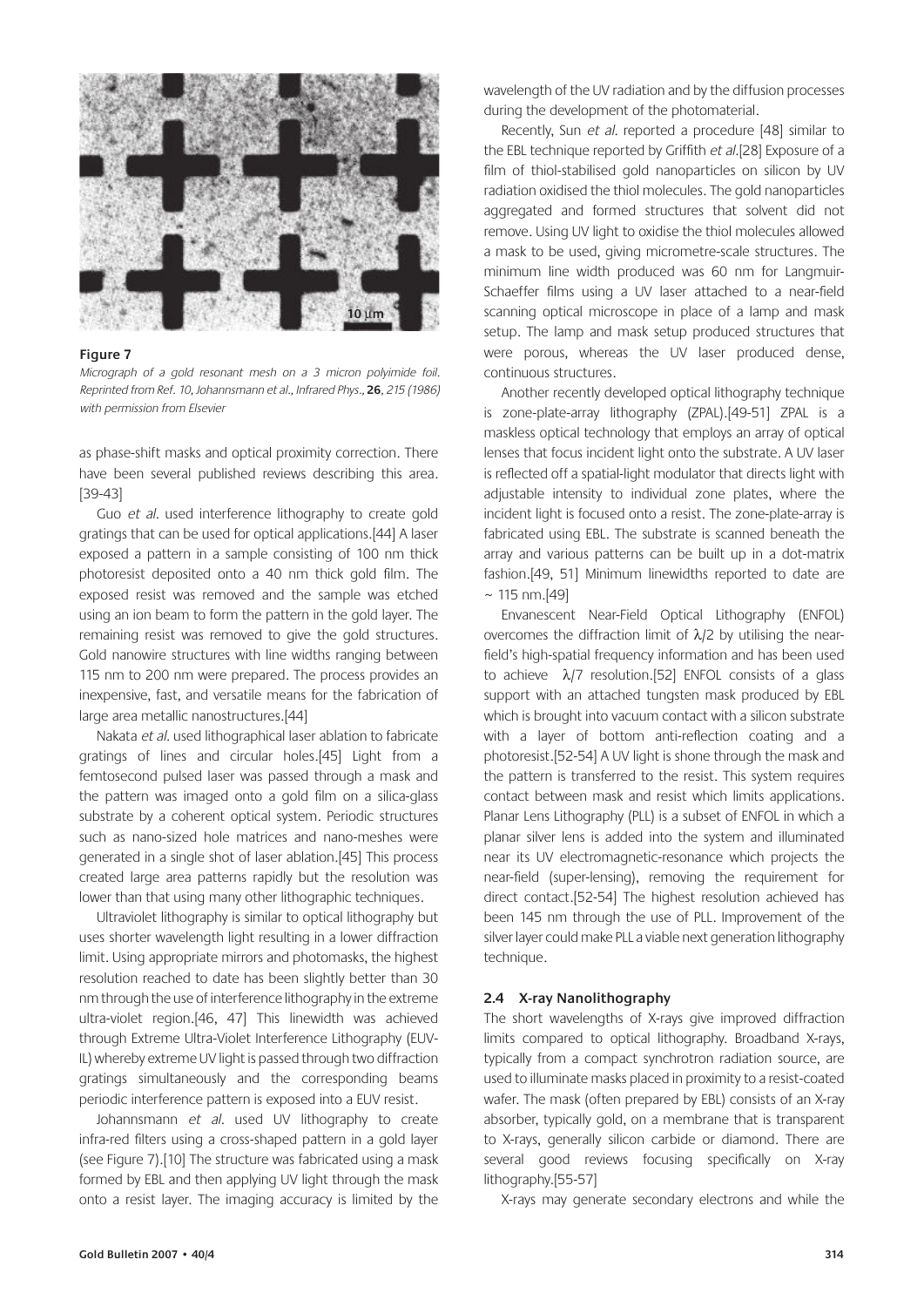fine pattern definition is due principally to Auger electrons with very short path lengths, the secondary electrons may sensitize the resist over a larger region than the X-ray exposure. Although this does not affect the pattern pitch resolution, the image exposure contrast may be reduced by factors up to one half. Structures with resolution of  $\sim$  20 nm and less have been published. Deep X-ray lithography uses very short wavelengths of  $\sim$  0.1 nm with modified procedures, to fabricate deeper structures, sometimes three dimensional, with reduced resolution.

Romanato et al. produced a 3-dimensional photonic crystal using X-ray lithography.[4] Two gold masks were used; one that created a square array of square holes and another patterned with two triangular arrays of circular holes. The Xrays were directed onto the resist at different angles to generate different patterns. Finally, a 5 nm gold layer is deposited onto the resist to create the 3D photonic crystal.

Metallic 3-dimensional lattices with cubic and Yablonovite structure have been fabricated by X-ray lithography. Yablonovite, also called the 'three cylinder structure', is a distorted rod-connected diamond structure that can be produced by drilling only three holes. The X-ray lithography method is well adapted to fabricate these 3D lattices. The resolution can be controlled to yield lattice parameters of 200 nm.[4]

#### **2.5 Nanoimprint lithography**

Nanoimprint lithography (NIL) is a method of fabricating nanometer scale patterns by mechanical deformation of imprint resist followed by subsequent processes. Because NIL is a pattern transfer process; it is not limited by diffraction, scattering effects, or secondary electrons but it relies on other lithography techniques to generate templates. However, it is possible that self-assembled structures could provide templates of periodic patterns at scales of 10 nm and less. Two processes are used for NIL; thermoplastic nanoimprint lithography and step-and-flash nanoimprint lithography.

Thermoplastic nanoimprint lithography (T-NIL) is the more mature nanoimprint lithography. In a standard T-NIL process, a thin polymer layer of imprint resist is spin coated onto a substrate and a mold is brought into contact with the sample and pressed under pressure. When heated above the glass transition temperature of the polymer, the pattern on the mold is pressed into the polymer film. After cooling, the mold is separated from the sample and the pattern remains imprinted on the substrate.

Step and flash imprint lithography (SFIL) uses a UV curable liquid resist and the mold is normally a transparent material like fused silica. After the mold and the substrate are pressed together, the resist is cured with UV light. After mold separation, a pattern transfer process can be used to transfer the pattern onto the material below.

Li et al. used microcontact printing as a soft lithographic process to produce a structure on a bis(ω-trimethylsiloxyund ecyl)disulfide (TMS) self-assembled monolayer SAM.[58] A stamp made of poly(dimethylsiloxane) (PDMS) was "inked"

with a gold nanoparticle solution and brought into contact with the TMS SAM on a gold substrate. Removal of the stamp from the substrate followed by rinsing revealed the pattern. Microcontact printing by Li et al. employed ink transfer from an elastomeric stamp to a solid substrate. The ink contained ~4 nm diameter gold spheres. The advantage of this lithographic process is that no diffusion occurs upon transfer, allowing more accurate pattern transfer than normal microcontact printing, which relies on absorbate diffusion from the stamp interior to the surface.

Li et al. fabricated optically-functional structures using NIL.[5] A PMMA resist was spin-coated onto a substrate, and a mold was then imprinted into the resist. The compressed PMMA was then removed by anisotropic oxygen etching and a gold layer was evaporated onto the sample before the remaining PMMA was lifted off. The mask produced circular concentric gratings with line widths of about 20 nm. Optical elements can be made with low cost and high throughput.

Similarly, Yu et al. used NIL with PMMA resists to create double layer sub-wavelength metal gratings.[59] This was achieved by bypassing the 'lift-off' step listed above. The gold metal gratings are separated by the height of the PMMA layer, allowing different optical properties depending on the amount of the PMMA deposited. NIL has the capability to mold several square centimetres simultaneously but the resolution is lower compared to many other lithographic techniques.

#### **2.6 Scanned probe lithography**

There are several different Scanned Probe Lithographic (SPL) techniques, including AFM and STM atom manipulation, and Dip Pen Nanolithography (DPN). Several good reviews of these specific SPL techniques have been published.[60-64]

AFM and STM use a cantilever tip to push atoms around on surfaces to create patterns. DPN is a SPL technique in which a microscopic "pen" is coated with a chemical compound and brought into contact with a substrate to "write" on the substrate with the compound.

AFM has been used to manipulate gold nanorods, fabricated electrochemically, across a silicon substrate.[65] The nanorods were manipulated using the AFM cantilever, which moved the rods along their transverse and longitudinal axis and could also adjust their rotational orientation. This process provides precise control over position and orientation, and is therefore useful as a basis for building more complex nanostructures.

Direct AFM manipulation has been used to create a straight line of 30 nm gold particles. Colloids of 30 nm diameter gold nanoparticles were deposited onto a substrate and the particles were assembled into a straight line using an AFM in contact mode.[14]

Dip-Pen Nanolithography (DPN) was used to fabricate and functionalise Au nanostructures on a semiconductor substrate.[6] An AFM tip was used to deliver molecules to a surface via a solvent meniscus. This direct-write technique offers high-resolution patterning capabilities for a number of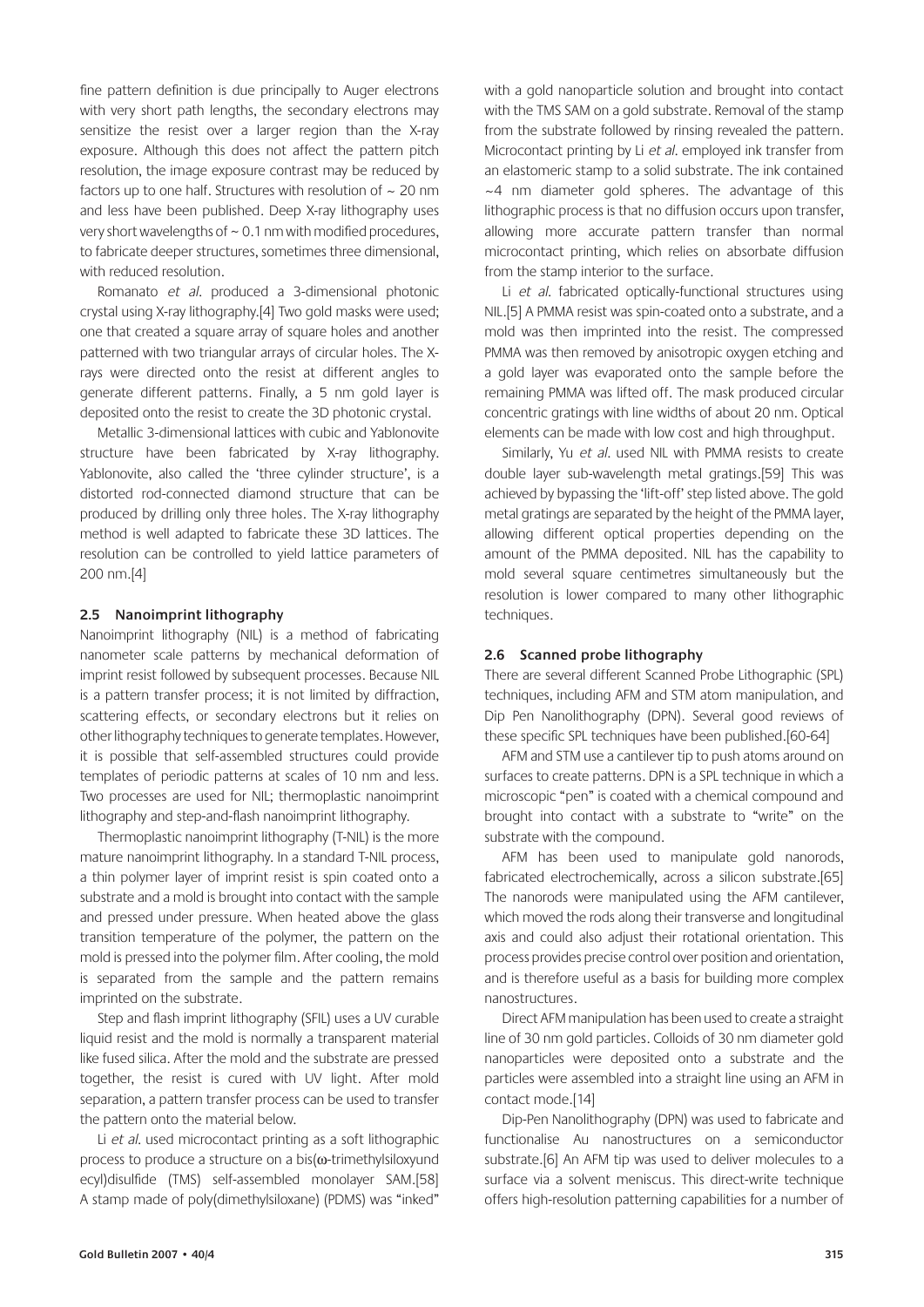molecular and biomolecular "inks" on a variety of substrates including metals, semiconductors, and monolayer functionalized surfaces. DPN allows control to precisely pattern structures with very accurate positioning. The AFM tip may be used to read, as well as write, nanoscopic features on a surface. Creating nanostructures using DPN is a single step process that does not require the use of resists. Using a conventional AFM, it is possible to achieve ultra-high resolution features with line widths as small as 10-15 nm and with  $\sim$  5 nm spatial resolution.

Mirkin et al. fabricated gold-containing nanostructures on a silicon substrate coated with successive layers of silicon oxide (500 nm), titanium (1 nm) and a top layer of gold (8-10 nm).[6, 66-68] Using an AFM tip coated with octadecanethiol [68] or 16-mercaptohexadecanoic acid (MHA) [6,66,67], the thiol was 'written' onto the gold surface. The bound thiol acts as a positive resist and the surrounding areas of the gold/ titanium layers were etched using ferricyanide and hydrofluoric acid solutions. The thiol was then photooxidised by irradiation with UV light whereupon it detaches from the surface. The thiol was replaced with an  $\alpha, \omega$ -dithiol (HS-C<sub>6</sub>H<sub>12</sub>-SH) or an aminothiol  $(HS-C_2H_4-NH_2)$  compound and the sample immersed in a gold colloid solution whereupon gold nanoparticles adsorbed to the SAM to give the gold/SAM/ gold nanoparticle structures. Sub-50 nm arrays of lines and dots were produced using this technique. As well as functionalising the nanostructures with gold nanoparticles, biofunctionalisation was also demonstrated. After the ferricyanide / HF etching steps, any exposed silicon oxide surface was passivated with octadecyltrimethoxysilane and rabbit IgG proteins were then bound to the carboxylic acid groups of the mercaptohexadecanoic acid layer. This procedure therefore generates nanoscale features functionalised with proteins, which may be useful in biosensing applications.



#### **Figure 8**

Measured transmittance of the fabricated gold grid. Reprinted from Ref. 8, Jefimovs et al., J. Mod. Opt., **51**, 1651 (2004) by permission of Taylor & Francis Group. ©2004 Taylor & Francis Ltd (http://www.tandf.co.uk/journals)

#### **2.7 Island Lithography**

Green et al. used water vapour to induce the reorganisation of cesium chloride (CsCl) thin films into disordered arrays of hemispherical islands.[9] A thin metal layer (gold or silver) was then deposited onto the structured CsCl film. The CsCl islands, and the thin metal layer attached to them, were removed by immersion in an ultrasonic bath to leave a perforated metallic film. The growth rate of the islands was found to be dominated by the kinetics of dissolution and deposition at the solid/solution boundary.[69] The structured cesium chloride film has also been used as a mask for reactive ion etching.[9] Although this technique does not allow direct writing of specific structures, it is useful for creating patterns that are uniform over a large area.

## **3 Optical applications of nanoscale gold structures**

The optical properties of nanostructured materials often depend upon shape, composition, and the surrounding medium. It is this factor that has motivated much of the interest in using nanolithography to produce precious metal structures. In this section we briefly review some of the applicable nanoscale precious metal structures that have useful optical properties.

#### **3.1 UV-Visible and IR optical absorption filters**

Manufacturing filters that block near-infrared radiation but transmit shorter wavelengths is a challenging task that has attracted some interest. Metallic grids fabricated by Jefimovs et al. were designed to screen an X-ray detector from incoming heat.[8] The grid structure (Figure 3) is made of 200 x 200 nm square voids separated by 100 nm of metal in each direction. The transmittance of the gold grid is shown in Figure 8. Transmittance of wavelengths longer than 900 nm is low although the transmission observed at visible wavelengths is much lower than theoretical models predict. Interestingly, the square aperture grid structure showed 10% higher transmission compared to the grid with circular apertures.

Similarly, Green et al. measured the transmission spectra of perforated thin Ag films prepared using island lithography (see section 2.7. Island Lithography).[9] Figure 9 shows the voids in the film where the hemispheres were removed. The transmission of the perforated films was much higher than the transmission of solid films of similar thickness. Disordered arrays of sub-wavelength diameter cylindrical holes have total transmission efficiencies approaching unity, therefore it was concluded that light can couple efficiently to the surface plasmons.[9]

Johannsmann and Lemke reported an IR resonant filter in the wavelength range of 30-200 μm for use in a space-based telescope.[10] The process and structural properties are very similar to Jefimov's work discussed above. Several different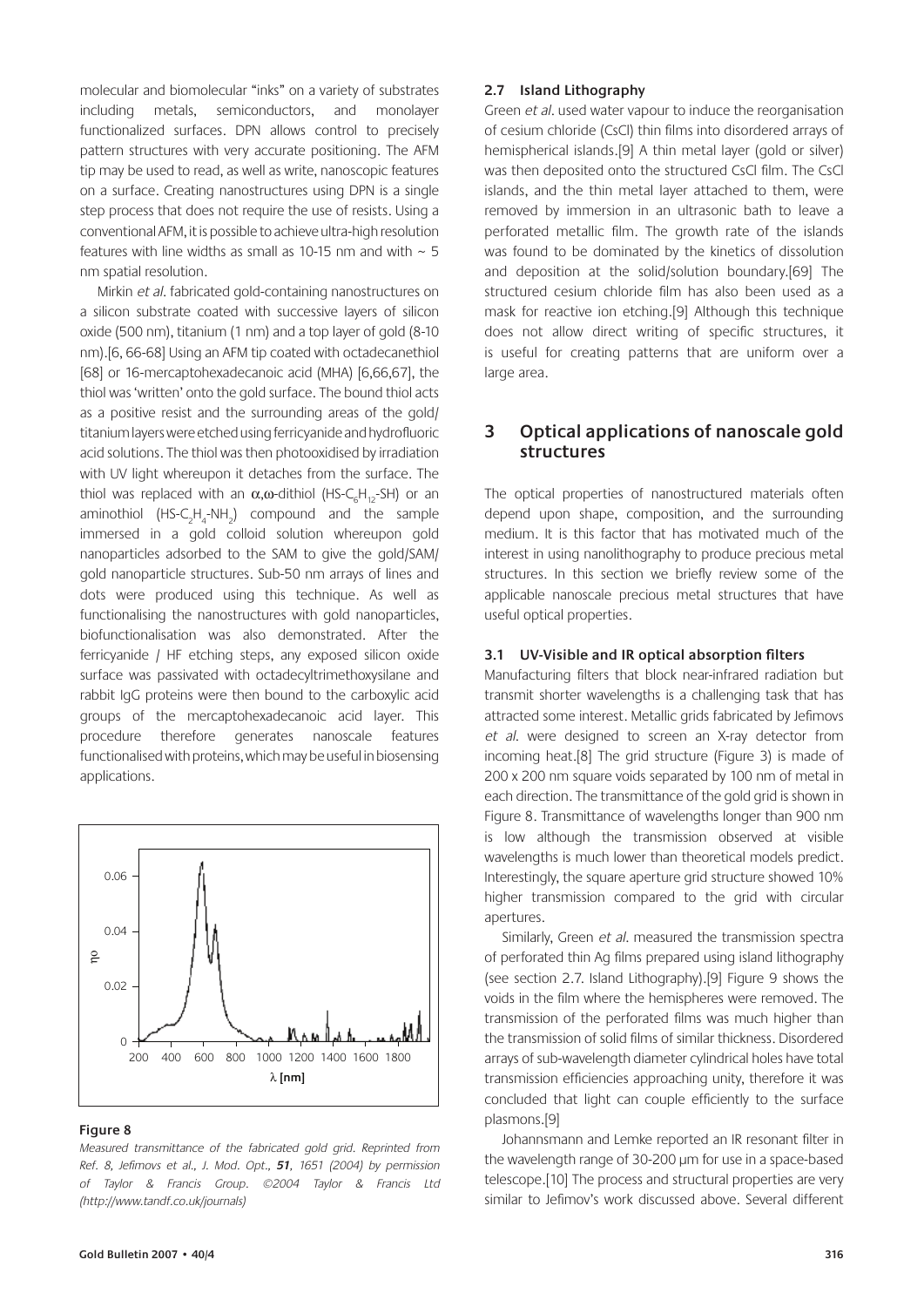

SEM image of perforated metal film (Ag) on a glass substrate. Reprinted from Ref. 9, Green et al., Thin Solid Films, **467**, 308 (2004) with permission from Elsevier



#### **Figure 10**

Extinction spectra of gold nanoblocks with different aspect ratios (R) for light polarized parallel to the direction of the rectangular blocks' elongation. Reprinted with permission from Ref. 2, Ueno et al., Opt.Lett., **30**, 2158 (2005). © 2005 Optical Society of America

meshes were prepared with variations in the dimensions of the cross shapes and their spacing. These structures allowed transmission of specific broadband wavelengths at ~80% transmission. Changing the size of the crosses and their spacing allowed the structures to be tuned for a specific wavelength and also for the transmittance peak to be broadened or narrowed accordingly.

Ueno et al. fabricated gold nanorods with aspect ratios varying from 1 to 9 onto a glass substrate using EBL. The transverse and longitudinal plasmon absorption bands were sensitive to the rods size, aspect ratio, and alignment.[2] For example, rods with an aspect ratio of 9 has a broad absorption band at  $\sim$ 1500 nm whereas rods with an aspect ratio of 1 had a much narrower, intense with a peak at ~ 700 nm. Figure 10 shows the absorption spectra for rods of different aspect ratio.



#### **Figure 11**

Performance of gold FSS at normal and near normal incidence.[3] Reprinted with permission from Ref. 3, Spector et al., J. Vac. Sci. Technol. B, **19**, 2757 (2001). © 2001 American Vacuum Society

A frequency selective surface (FSS) structure was fabricated that could function as an optical filter. Fabrication was achieved using UV lithography with the use of a phase shift mask.[3] The phase shift mask allowed for resolution enhancements to fabricate feature sizes as small as 50 nm. The structure contained circular or hexagonal shaped cylinders within a gold layer. Figure 11 shows the optical properties of the structure. The resonant wavelength, observed at about 5 μm, can be altered by changing the structure and dimensions of the cylinders or the thickness of the gold film. It was suggested that it is possible to increase the transmission at the resonant wavelength above 50% by changing from silicon to a more transparent substrate.[3] This structure is potentially useful in the communications industry as it filters almost all radiation except for that of the resonant band.

Colloidal lithography was used by Hanarp et al. to fabricate short range, ordered arrays of nanometre sized gold disks. The dimensions of the gold disks, spacings between the disks and the height of the disks, all combine to vary optical properties of the material. With increasing aspect ratio, a linear increase in plasmon resonance wavelength and an approximately constant peak-width was observed.[13] The sensitivity of the plasmon resonance wavelength to changes in surrounding refractive index is substantially increased for more elongated disks, suggesting that these structures may have potential use in sensors based on the localized surface plasmon resonance change with refractive index.

#### **3.2 Diffraction gratings and photonic crystals**

Photonic crystals are periodic materials that allow light to be controlled and manipulated. The utilization of an optical band-gap for optoelectronic applications is believed to require three dimensional photonic crystals that permit full directional control of the light, which holds information.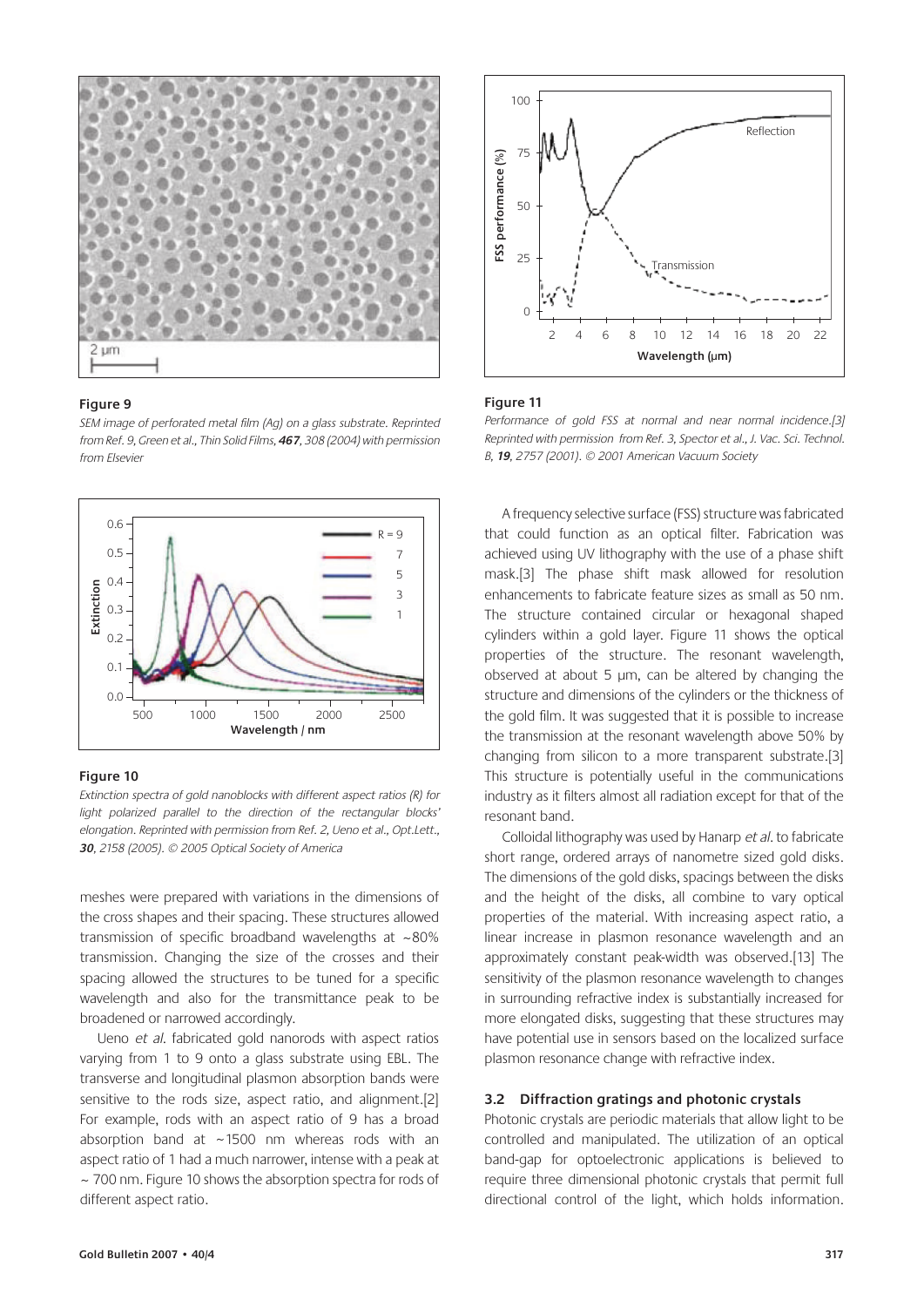

SEM image of a (a) 3D nickel lattice structure obtained by fourfold X-ray exposure of a square pattern array. (b) Yablonovite gold lattice obtained by threefold exposure of a triangular pattern array. Reprinted from Ref. 4, Romanato et al., Microelectron. Eng., **67-68**, 479 (2003) with permission of Elsevier

Nanolithography has the potential to create photonic crystals although fabrication may take longer than other methods.

Romanato et al. utilised X-ray lithography to fabricate three dimensional photonic crystals using gold and nickel (see 2.4. X-ray Nanolithography).[4] Soft X-ray lithography was used as it provides a high lithographic resolution. A tilted illumination of a symmetric array pattern (through a mask) generates an array of tilted pillars. When another exposure is performed after a rotation of the mask and sample system, a second array of pillars is generated. If the rotation angle is an angle of symmetry, the second pillar array intersects the first one at 3D lattice points. Repetition of this procedure over the entire mask pattern results in the generation of the full three dimensional lattice. For example in the case of square symmetry four exposures in 90° steps generate a cubic lattice. Figure 12 shows two patterns created by this technique. Figure 12(a) shows a SEM image of a cubic nickel lattice. Figure 12(b) shows the Yablonovite gold structure, generated by three 120° step exposure of an equilateral triangle mask array. Preliminary optical characterisation of a cubic metallic lattice showed the presence of resonance features, which are likely to be associated with the excitation of the 3D photonic bands of the metallic sample.[4]

Guo et al. recorded the optical spectra of gold diffraction gratings. It was possible to excite a particle plasmon only when the incident light polarization was perpendicular to the grating lines (Transverse Magnetic (TM) polarisation).[44] Hence, the coupling effect between waveguide mode and gold-particle plasmon resonance appears only in TM polarisation. For Transverse Electric (TE) polarisation (parallel to the grating lines) only the waveguide can be excited. These effects are evident from the data shown in Figure 13. Increasing the period of the gold grating structure shifts the lower polarisation branch peak (the longer wavelength peak in Figure 13(a)) towards a longer wavelength due to the larger



#### **Figure 13**

Extinction of a gold grating, taken at different positions on the sample (a) TM polarization, (b) TE polarization. Reprinted from Ref. 44, Guo et al. Appl. Phys. B, **81**, 271 (2005) with kind permission of Springer Science and Business Media

wire width. The extinction characteristics investigated by Guo et al. indicate that strong coupling exists between waveguide mode and particle plasmon appears when the waveguide is tuned into the plasmon resonance.[44]

Lamprecht et al. investigated the influence of grating effects on plasmon excitations in gold nanoparticles produced by EBL.[20] Results show an increase in plasmon damping in the transition region from evanescent to radiative fields (500 nm – 600 nm) of the first grating order on the substrate side. A strong red-shift of approximately 50 nm in the plasmon resonance wavelength was also observed in this transition region. It was found that the shift and broadening of the plasmon resonance are fundamentally determined by the periodicity of a square array. The dipolar fields of neighbouring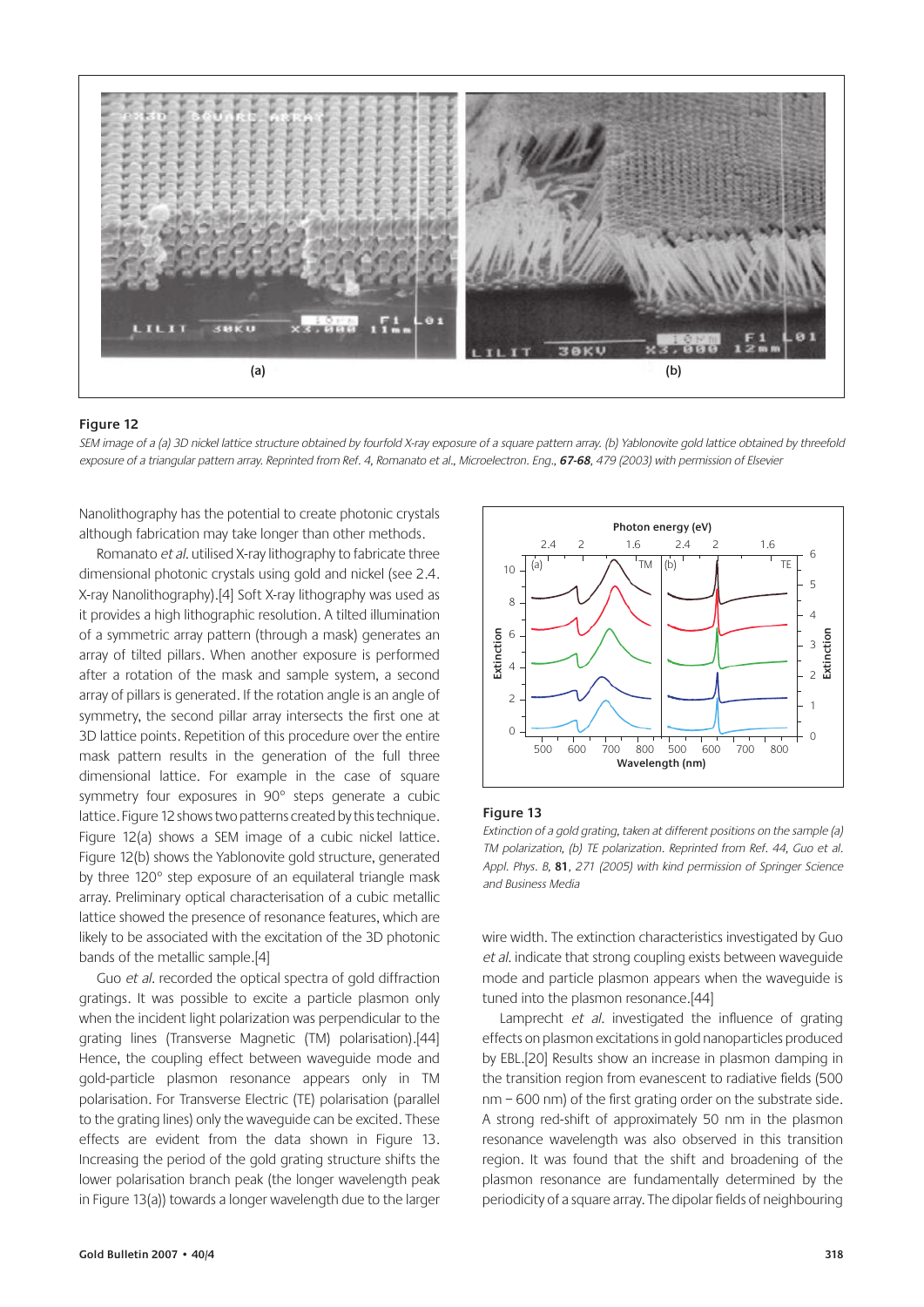

(a) SEM image of 60° corner in a plasmon waveguide fabricated by EBL. (b) Straight plasmon waveguide assembled using contact mode AFM and imaged using non-contact AFM.[14] Reprinted with permission from Ref. 14, Maier et al., Adv. Mater., **13**, 1501 (2001)

particles are superimposed with their respective phase shifts, which depend on the distance between the particles. Thus the geometrical arrangement of resonant metal nanoparticles in their respective far field regions significantly affects the individual particle plasmon and thus the plasmon near-field characteristics.

For single layer sub-wavelength metal grating polarisers with fixed periods, polarisation anisotropy increases as the wavelength increases. Yu et al. fabricated a dual layer grating which shows an extinction ratio maximum in the visible region, indicating resonance occurs between the two metal grating layers. Resonance between the layers helps to enhance the polarization selectivity for wavelengths close to 630 nm. Due to resonance effects, high polarization extinction ratios at certain wavelengths can be more easily achieved with a double-layer metal grating structure.[59]

#### **3.3 Waveguides**

Planar waveguides are useful optical devices that can be used to guide electromagnetic radiation enabling the integration of nano-photonic devices in optical circuitry. By utilising the plasmon resonance of gold nanoparticles, plasmonic waveguides may be fabricated that guide electromagnetic radiation in the visible and near-infrared region of the spectrum. Excitation at or near the plasmon resonance allows radiation to couple to nearby particles. In plasmonic waveguides, a row of appropriately spaced nanoparticles can transfer energy from one particle to another, thus propagating a wave.[14]

Maier et al. used EBL and AFM manipulation to construct functional plasmonic waveguides.[14] Figure 14(a) shows a 60° corner structure fabricated using EBL on ITO-doped glass. The gold particles are 50 nm in diameter and are separated by 75 nm (centre to centre). Figure 14(b) shows a linear plasmon waveguide using 30 nm colloidal gold nanoparticles. A line was constructed by aligning randomly deposited gold nanoparticles using an AFM tip. These plasmonic waveguides show potential for use in nanoscale integrated optics especially as light can be efficiently guided around corners, which is a limitation of conventional planar waveguides due to radiation leakage at sharp bends.

## **4 Conclusions**

Lithography techniques play an important role in the fabrication of functional devices based on nanoscale structures of the precious metals. Once a pattern or design has been identified by simulation or calculation, it can be fabricated using one or more of the technologies that we have described here. Each of the lithography systems is based on fundamentally different physical properties, implying that each technique will exhibit unique properties. Gold is a good choice of metal for use in nanoscale optical devices as it is relatively inert, easily deposited, and has surface plasmons that can be tuned by dimensional control from the midvisible to the near-infrared.

## **About the authors**

All the authors are at the University of Technology Sydney (UTS), in Australia.



**Nick Stokes** is studying for his PhD in the UTS Institute for Nanoscale Technology. His project is co-funded by mining company Anglogold Ashanti Limited and the Australian Research Council and is focussed on developing gold-based, spectrally selective coatings for glass.